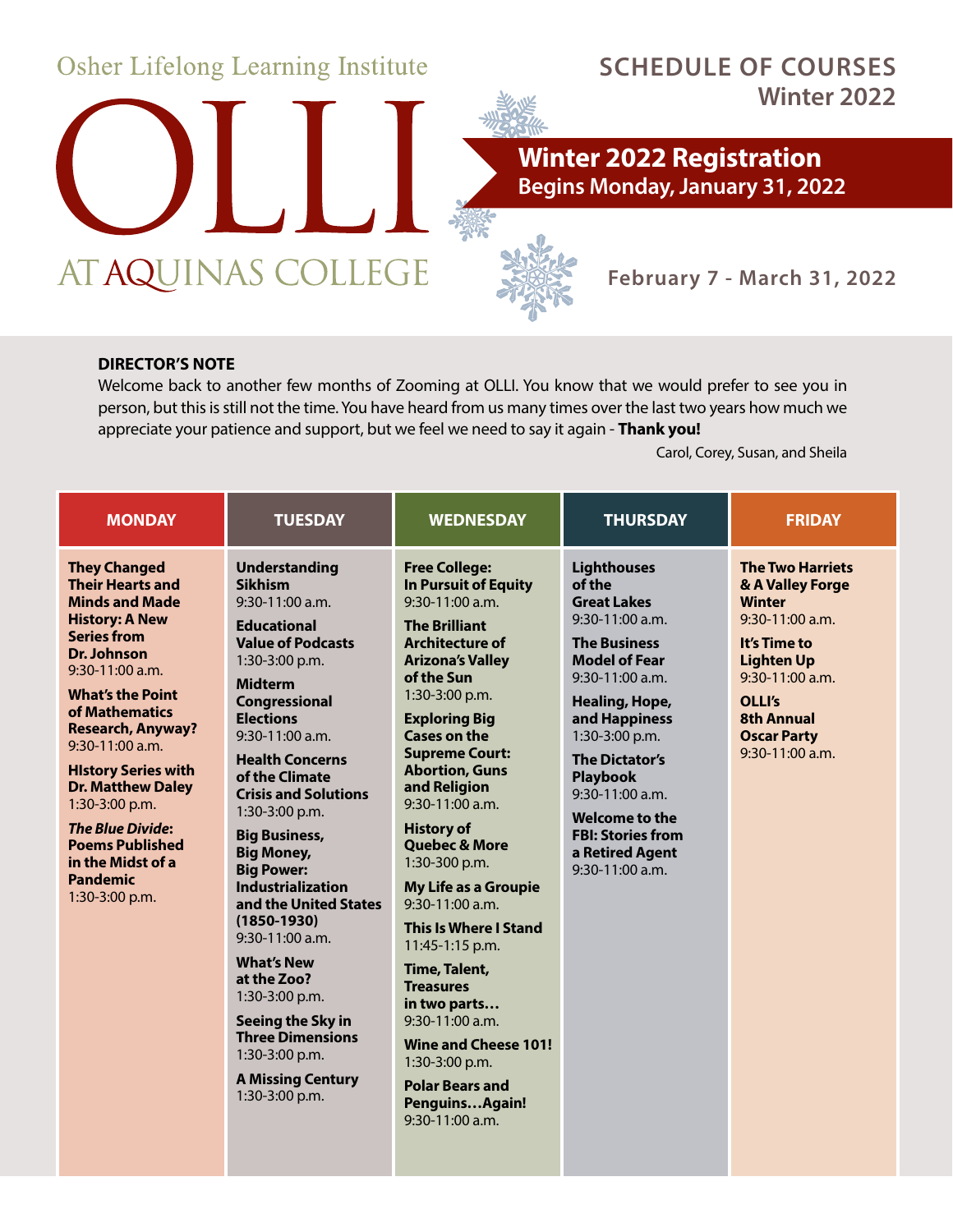

# **HALF PRICE MEMBERSHIPS NOW AVAILABLE! GOOD UNTIL JUNE 2022**



### **Winter (February & March) OLLI Classes will be ZOOM.**

**Registration begins Monday, January 31 Call 616-632-2430 or email Carol - cag004@aquinas.edu or Susan - skk003@aquinas.edu**



- Registration is not complete until payment has been received AND processed.
- For an OLLI Credit, a **2 business day** notice is required BY EMAIL OR PHONE.
- Refunds are **OLLI Credits ONLY** to be used during the 2021-22 OLLI Course Year.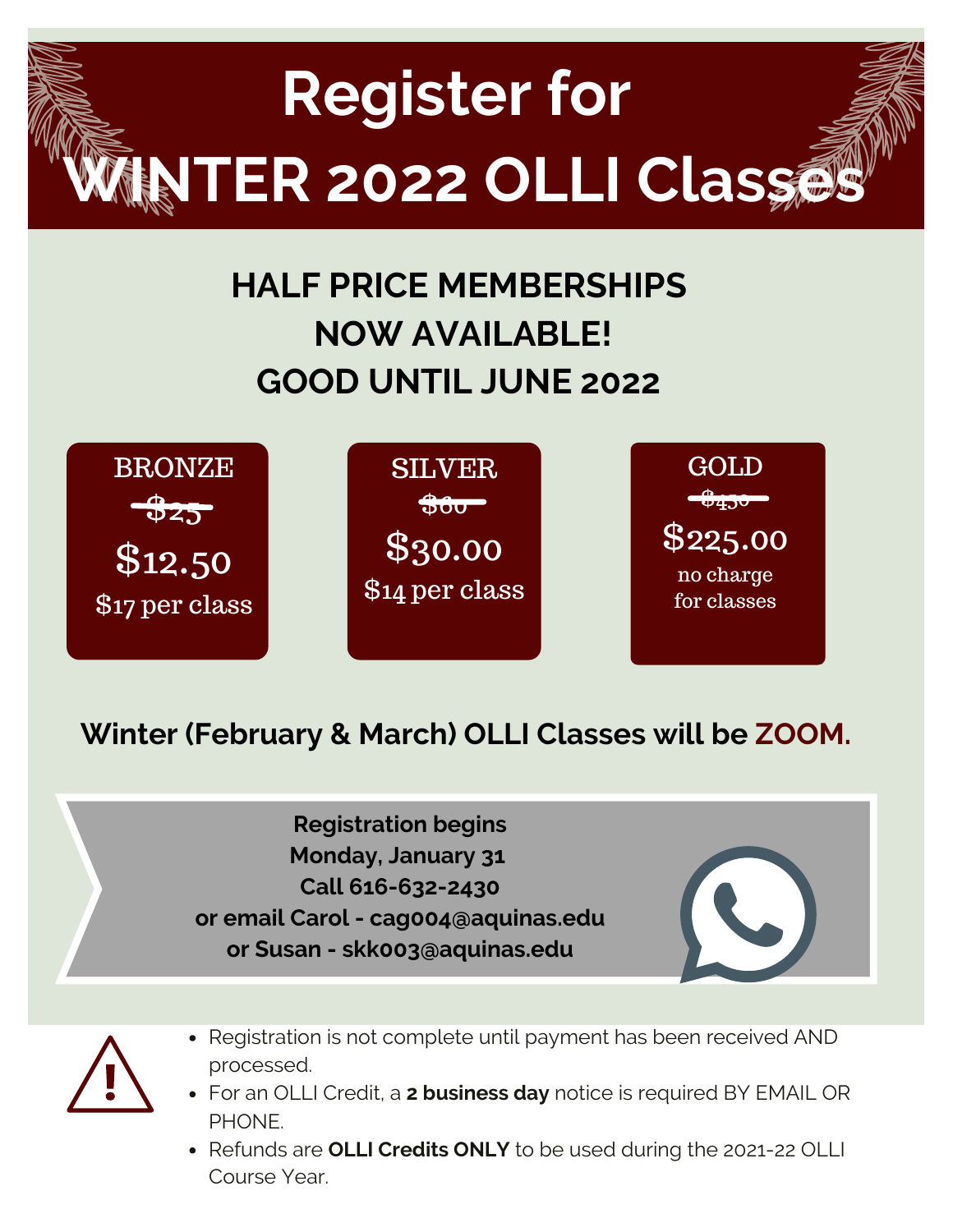### **OLLI TUITION COURSES**

## **MONDAY**

#### **They Changed Their Hearts and Minds and Made History: A New Series from Dr. Johnson**

Monday, 9:30-11:00 a.m.

6 Classes - February 7 & 28 and March 7, 14, 21, 28



*Fred Johnson, Ph.D. is associate professor of history at Hope College. His primary field of study is 19th Century History, specifically, the Civil* 

*War. Dr. Johnson has received many awards including the Hope Favorite and Most Outstanding Professor Awards.* 

**February 7 -** At first he went along to get along, agreeing with millions of his countrymen. National calamity moved his heart beyond himself and his time, motivating him and his nation to positively redefine liberty while saving America's republican democracy.

**February 28 -** His wealth couldn't save him from a terrifying scourge, but fighting it helped him find his voice and the compassionate words his nation needed to hear when confronting calamity at home while preparing to resist tyranny from abroad.

**March 7 -** Soon after he'd achieved success he changed his heart and mind then spent the rest of his life trying to contain the horror.

**March 14 -** One setback turned him into a seething fountain of murderous hate and bigotry. Another setback showed him what he'd become, so he set out to make amends with history.

**March 21 -** In many ways, and until the end, he remained whom he'd always been. Before the end, he'd changed enough to win the enduring gratitude of millions despite the tortured shadow, looming from a wall.

**March 28 -** Although some of his biggest backers felt betrayed and detractors were given cause to hate him afresh, he stayed true to the guidance of his heart, placing his faith in the Judge of History.

#### **What's the Point of Mathematics Research, Anyway?**

Monday, 9:30-11:00 a.m. 2 Classes - February 14 & 21



*Dr. Michael McDaniel is not your average math professor. His vivacious and intense personality has garnered him attention from his students in the best ways possible. Every student at Aquinas College speaks of his interesting lectures, excitable personality, and willingness to assist his students no matter the skill level. He began his education at Aquinas College, but completed his BA at St. John Fisher College. He then received his M.A. and Ph.D. from George Washington University.*

For a discipline made of the purely abstract, math does a great job of modeling the physical world. In fact, math has predicted physical structures before their actual discovery. In this session, Dr. McDaniel will bring new and old examples of cases where math got there first. Topics include measurements on a sphere, viral capsid structure, movie plots and shapes of space.

#### **HIstory Series with Dr. Matthew Daley**

Monday, 1:30-3:00 p.m. 4 Classes - February 14 & 28 and March 14 & 28



*Matthew Daley, Ph.D. is a professor of history at GVSU. Dr. Daley's research focuses on urban, public and social policy; Great Lakes* 

*maritime culture and technology; and public history. He is on the Review Board for the State Historic Preservation Office and on the Michigan State Board for Social Studies Education.*

**February 14 & 28 - From Motor City to Automobile Nation: How the Automobile Industry Reshaped America:** Over the course of the 20th century, the automobile would come to reshape human geography, not merely mobility. Where we live, how we interact, our public policy, and our economic systems rely heavily upon the automobile. Detroit, the center of the automobile industry, would be made and unmade by this technology like other cities as well. The car's influence cannot be underestimated, and we will consider both the historical impact of the automobile along with the future of transportation in the decades to come.

**March 14 - The Other Side of the Lakes: Canadian Lighthouses:**  When lighthouses on the Great Lakes are thought about, it is primarily on the American side. However, the Canadian side also features a large number of lights and a rich history to go with these often very remote locations. We will examine them from Thunder Bay on Lake Superior to the mouth of the St. Lawrence River.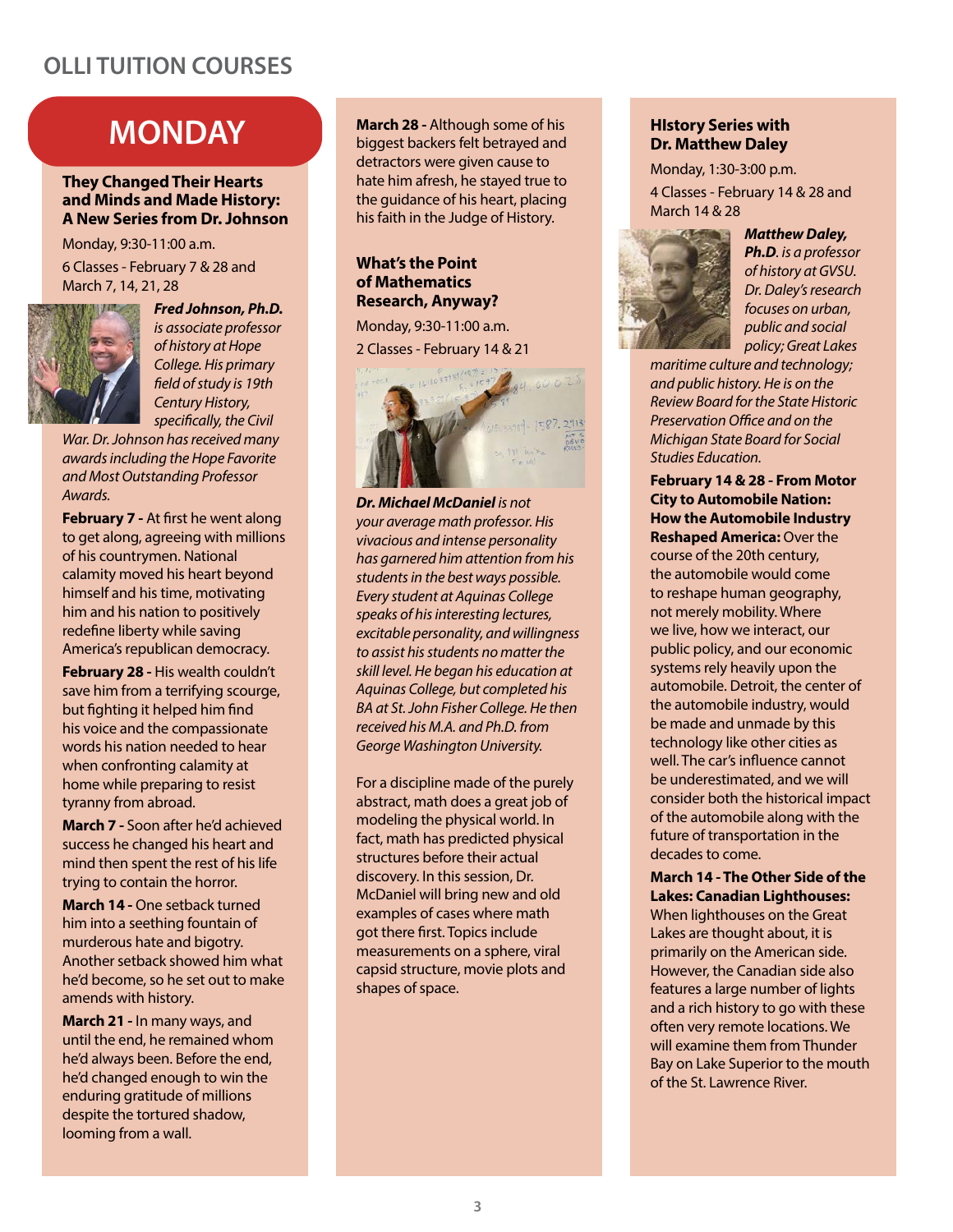#### **March 28 - Michigan's National**

**Park: Isle Royale:** Isle Royale, the largest island in Lake Superior is home to Michigan's National Park, and one of the least visited in the nation. The island's long and distinctive history contributed to its inclusion as a park, but not without controversy. This beautiful and complicated place is a state treasure that remains mysterious to most residents.

#### *The Blue Divide***: Poems Published in the Midst of a Pandemic**

Monday, 1:30-3:00 p.m. 1 Class - March 21



*Linda Nemec Foster is the founder of Aquinas College's Contemporary Writers Series and was honored to serve as Grand Rapids' first* 

*Poet Laureate (2003-05). She is the author of 12 collections of poetry and has had her work produced for films and the stage. Her new book, The Blue Divide, was published in 2021 and recently nominated for over 20 book awards including the Pulitzer Prize.*

Join Linda as she reads from *The Blue Divide,* a book that "resonates with the landscape of the world and the landscape of the heart." *Publishers Weekly* describes it as "Rich with closely observed detail, narrative depth, and poignant historical reflections…this is a generous and beautiful collection.

## **TUESDAY**

#### **Understanding Sikhism**

Tuesday, 9:30-11:00 a.m. 1 Class - February 8



*Rishi Makkar was born in India and moved to the United States with his parents in the early 90s. His parents came here as Fulbright* 

*scholars and taught at Western Michigan University. He graduated from Forest Hills Central and pursued a degree from MSU.*

Join Rishi as he speaks about the Sikh religion - including the basic principles and the tenants of the religion and how his religion has guided him through his personal and professional life.

#### **Educational Value of Podcasts**

Tuesday, 1:30-3:00 p.m. 2 Classes - February 8 & 15



*Dana Hebreard, Ph.D. is Director of the Aquinas College Advantage Center and Career Services. She received a BA from Indiana* 

*University Bloomington, earned a master's degree from Loyola University Chicago, and Ph.D. in Educational Leadership from Western Michigan University.* 



*Cindy Kamp is an adjunct faculty member at Aquinas College. She has a Master of Theological Studies from Harvard* 

*Divinity School. Cindy has been a host for WYCE's Catalyst Show and for her podcast, Your True North.* Dr. Hebreard and professor Kamp will be offering an OLLI course on

the educational value of podcasts, which will include instruction

about accessing podcasts and identifying interesting and educational podcasts. They will create a small group podcast with the OLLI scholars in the class.

#### **Midterm Congressional Elections**

Tuesday, 9:30-11:00 a.m. 2 Classes - February 15 & 22



*Donald Zinman, Ph.D. teaches political science at GVSU. He received his doctorate and masters degrees from the University* 

*of Texas in Austin. His research centers upon the presidency, political parties, and American political development.*

**February 15 & 22 -** Midterm elections can be rough for the party in power, especially for a president serving his first term in office. Not only will this be the case in 2022, but states will also be redistricting their congressional boundaries which will change the dynamics of the election. Join us for a course on midterm elections, with a particular emphasis upon the political landscape of 2022.

#### **Health Concerns of the Climate Crisis and Solutions**

Tuesday, 1:30-3:00pm February 22 & March 1



*Dr. Elizabeth (Lisa) Del Buono is a recently retired diagnostic pathologist who trained at the University of* 

*Michigan. As a parent, she became passionate about addressing the climate crisis out of concerns for her son's future and subsequently joined Citizens Climate Lobby (CCL) in 2013. After retiring, she founded Michigan Clinicians for Climate Action, a coalition of health professionals*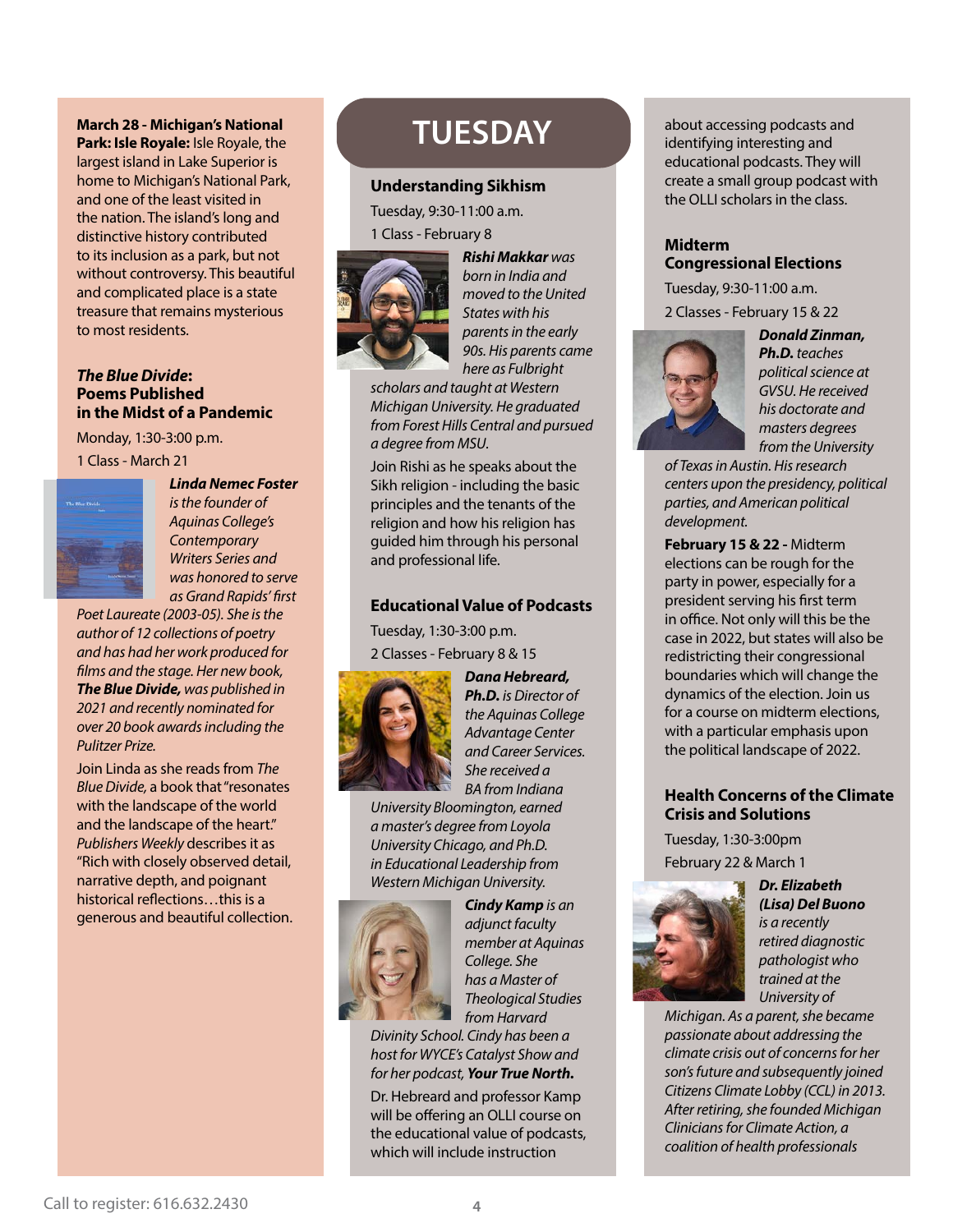### **COURSES CONT.**

#### *throughout the state who educate and advocate for solutions to the climate crisis.*

Please join Dr. Elizabeth (Lisa) Del Buono as she explains how the climate crisis is both the biggest health threat facing us today, but also the biggest health opportunity. Lisa will take us through some of the many ways in which the changing climate is impacting people from every walk of life today, right here in Michigan, and how addressing the crisis would be both good for our health and the environment. On the **second date,** she will explore the best ways to address the climate with an emphasis on carbon pricing by reducing heat trapping emissions. The discussion will round out with an exploration of different policy options, taking a closer look at one type of carbon pricing, carbon fee and dividend.

#### **Big Business, Big Money, Big Power: Industrialization and the United States (1850-1930)**

Tuesday, 9:30-11:00 a.m. 4 Classes - March 8, 15, 22 & 29



*Robert Schoone-Jongen, Ph.D. is a professor emeritus at Calvin University. He taught 19th Century American and European Social* 

*History. He is passionate about his studies and brings that to every class.*

During the second half of the 19th Century, America developed a truly national economy that was dominated by large corporations and their very wealthy owners. Dr. Schoone-Jongen will discuss how and why business changed during these years, and the impact these developments had on every aspect of life in the United States.

#### **What's New at the Zoo?**

Tuesday, 1:30-3:00 p.m. 1 Class - March 8



*Dr. Ryan Colburn is the full time veterinarian at John Ball Zoo. Dr. Ryan earned a BA in Biology from Calvin College before going* 

*to Michigan State University where he graduated with his Doctorate of Veterinary Medicine (DVM). He loves his job and enjoys taking care of the animals at the zoo. In December, he treated the 16 year old Amur tiger, Nika, for COVID. We are happy to report that she is doing well.*

Dr. Colburn will give OLLI scholars an update on what is happening at the Zoo. In the past couple of years, this lovely urban park has updated old structures, improved the habitat for the animals, changed the route of the walkthrough, and added a top of the hill ride. And, most importantly, acquired new animals to the park. John Ball Zoo is believed to be the first zoo in Michigan to get pygmy hippos. One of the zoo's new exhibits will house a small antelope called a sitatunga, and European white storks. This is always a fun presentation.

#### **Seeing the Sky in Three Dimensions**

Tuesday, 1:30-3:00 p.m. 1 Class - March 15



*Tom Good is retired from a 39-year career with the National Labor Relations Board. He's an active member of the Grand Rapids* 

*Amateur Astronomical Association, and a sidewalk astronomer. He is also a church musician, a storyteller, a year-round bicycle commuter, and one silly grandpa*.

Can we learn how to experience wonder, awe and maybe even a touch of dizziness each time we glance at the nighttime sky? There's a lot going on up there. (Or is it down?) Using mostly what we already know about our Solar System, the Milky Way and the Universe, and only our naked eyes, we will learn how a subtle shift in perspective can "pop" open the heavens for us, and we'll never be able to see it the same way again.

#### **A Missing Century**

Tuesday, 1:30-3:00 p.m. 2 Classes - March 22 & 29



*Dr. Scott Stabler, Ph.D. is a professor of history and social studies at Grand Valley State University and the recipient of the 2021* 

*Outstanding Educator Award - an Alumni nominated award, given to a faculty member who has had a significant impact on students' education. In addition to his teaching at Grand Valley, in 2011 Dr. Stabler was a visiting professor of history and Fulbright Scholar at the University of Cape Coast in Ghana.* 

There is a 128-year gap between Columbus' journey to the Caribbean (1492) and the Pilgrims landing at Plymouth Rock (1620). This course will explore the history of this era that stretches from New Mexico to Virginia that involved a vast array of people and problems. Learn about the development of the United States in what has become a missing century that has little legacy in popular history, but has a big impact on the chronicle of the nation.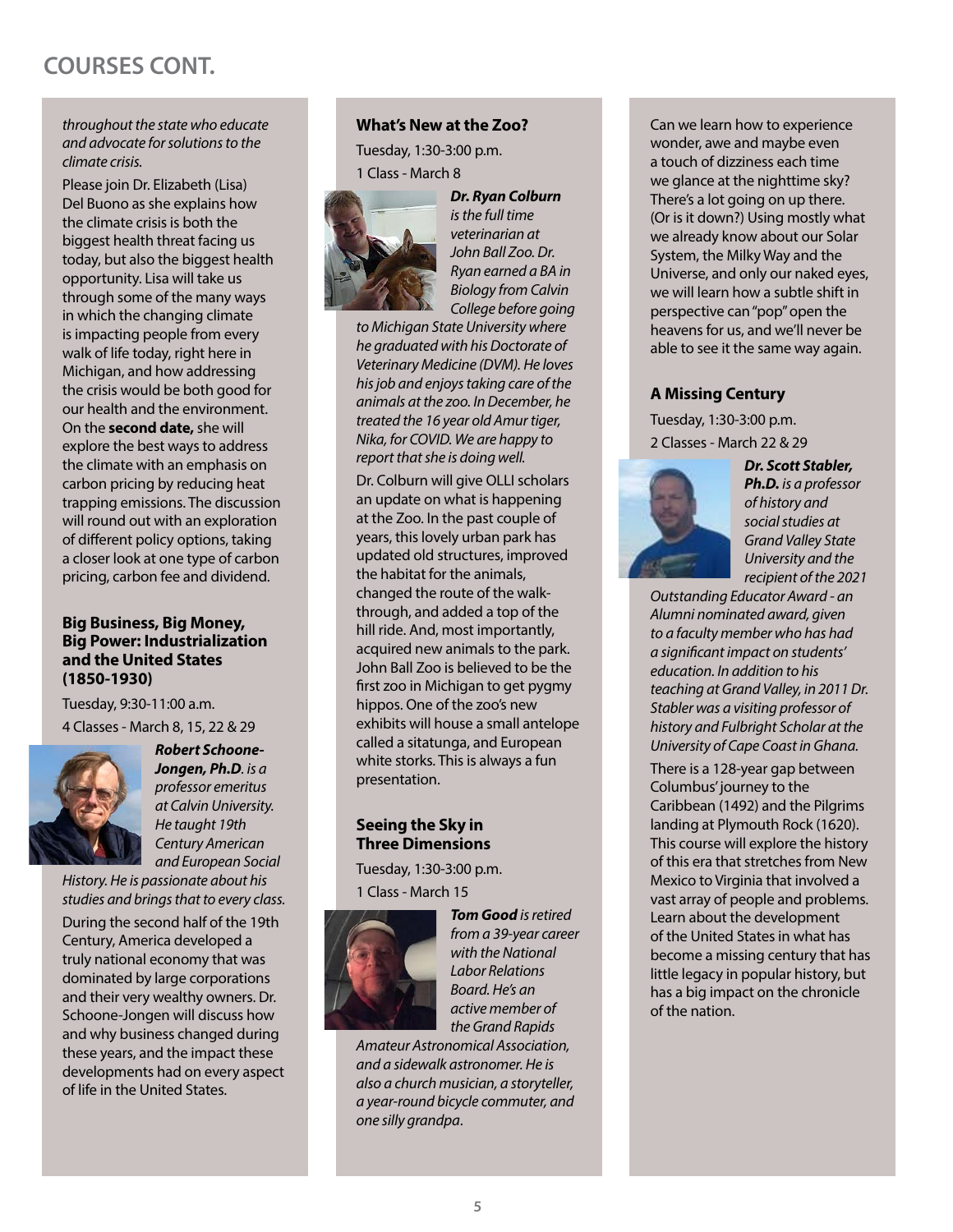## **WEDNESDAY**

#### **Free College: In Pursuit of Equity**

Wednesday, 9:30-11:00 a.m. 1 Class - February 9



#### *Michelle Miller-Adams, Ph.D. is a professor of political science at Grand Valley State University and a senior researcher*

*at the W.E. Upjohn Institute for Employment Research. Miller-Adams's research focuses on the local, state, and national movements toward tuition-free college. She is the author of The Path to Free College: In Pursuit of Access, Equity, and Prosperity; Promise Nation: Transforming Communities through Place-Based Scholarships along with three other books. One of the nation's leading* 

*experts on the tuition-free college movement, she speaks with local and national media and advises state policymakers and community stakeholders on their tuition-free college initiatives.*

Since 2005, 200 "Promise" programs have been created to provide local students with a tuition-free pathway through college. More recently, close to 20 states have made college tuitionfree for many of their residents and in 2021 the Biden administration proposed doing the same nationwide (although this plan was ultimately dropped from the *Build Back Better* bill). What is driving the "free-college" movement, and what impact have these programs had on K-12 school districts, postsecondary success, and community vitality? This session will address the origins, evolution, and likely future of the Promise movement, and will explain why lowering the price of college yields benefits not just for individuals but also for society.

#### **The Brilliant Architecture of Arizona's Valley of the Sun**

Wednesday, 1:30-3:00 p.m. 2 Classes - February 9 & 16





*Pam VanderPloeg is a researcher/ historian who has a passion for history and architecture. She spent 11 years as assistant director* 

*of the Kent District Library, served as director of research and creative services at West Michigan Modern, and ended her career directing the work of researching, documenting, and preserving Grand Rapids architectural history at Architecture Grand Rapids.*

Warm up your February with the brilliant homes and buildings of the "Valley of the Sun," a name coined in a 1930s Phoenix advertising campaign. Pam, recent winner of the **Grand Rapids AIA David D. Smith Humanitarian Award**, will guide class participants on a "tour" in a Victorian house museum; take us on a "walk" through one of the country's best preserved bungalow neighborhoods; share a stunning mid-century auditorium originally envisioned for Bagdad; and visit an Art-Deco skyscraper seen in an Alfred Hitchcock thriller. And, of course, show two of Frank Lloyd Wright's sunny designs, and more- all freshly photographed in January 2022. (virtual tour)

#### **Exploring Big Cases on the Supreme Court: Abortion, Guns and Religion**

Wednesday, 9:30-11:00 a.m. 2 Classes - February 16 & 23



*David Ryden, Ph.D., professor at Hope College, has a J.D. from the University of Minnesota Law School and a Ph.D. from the Catholic* 

*University of America. His areas of specialization are religion and politics, American Constitutionalism, and parties and elections. He is a favorite at OLLI!*

Abortion, guns, religion . . . just another run-of-the-mill term for the United States Supreme Court. This class will explore the key cases before the Supremes this year, with special attention paid to what is at stake in this potentially explosive term, not only for the parties involved, but for the Court itself and for its standing with an ever-increasingly divided America. **In the second class, Dr. Ryden** will discuss how the turnover of a single justice changes the very nature of the Supreme Court itself. The current iteration of the High Court has three justices who have joined within the past four years, all appointed by then-President Donald Trump. Some observers have characterized this Court as the most conservative since the 1930s. Accurate or hyperbole? This class will examine what if anything can we infer from the brief tenures of "Trump Justices" Gorsuch, Kavanaugh, and Barrett, and what it might mean for the future of the Court, as it wades into the historically consequential 2021- 2022 term and for the longer term.

#### **History of Quebec & More**

Wednesday, 1:30-300 p.m. 2 Classes - February 23 & March 2



*Karin Maag, Ph.D. is the Director of H. Henry Meeter Center for Calvin Studies and history professor at Calvin University. She earned a B.A.* 

*from Concordia University, Montreal; M.A. and Ph.D. in Reformation History from the University of Saint Andrews, Scotland.*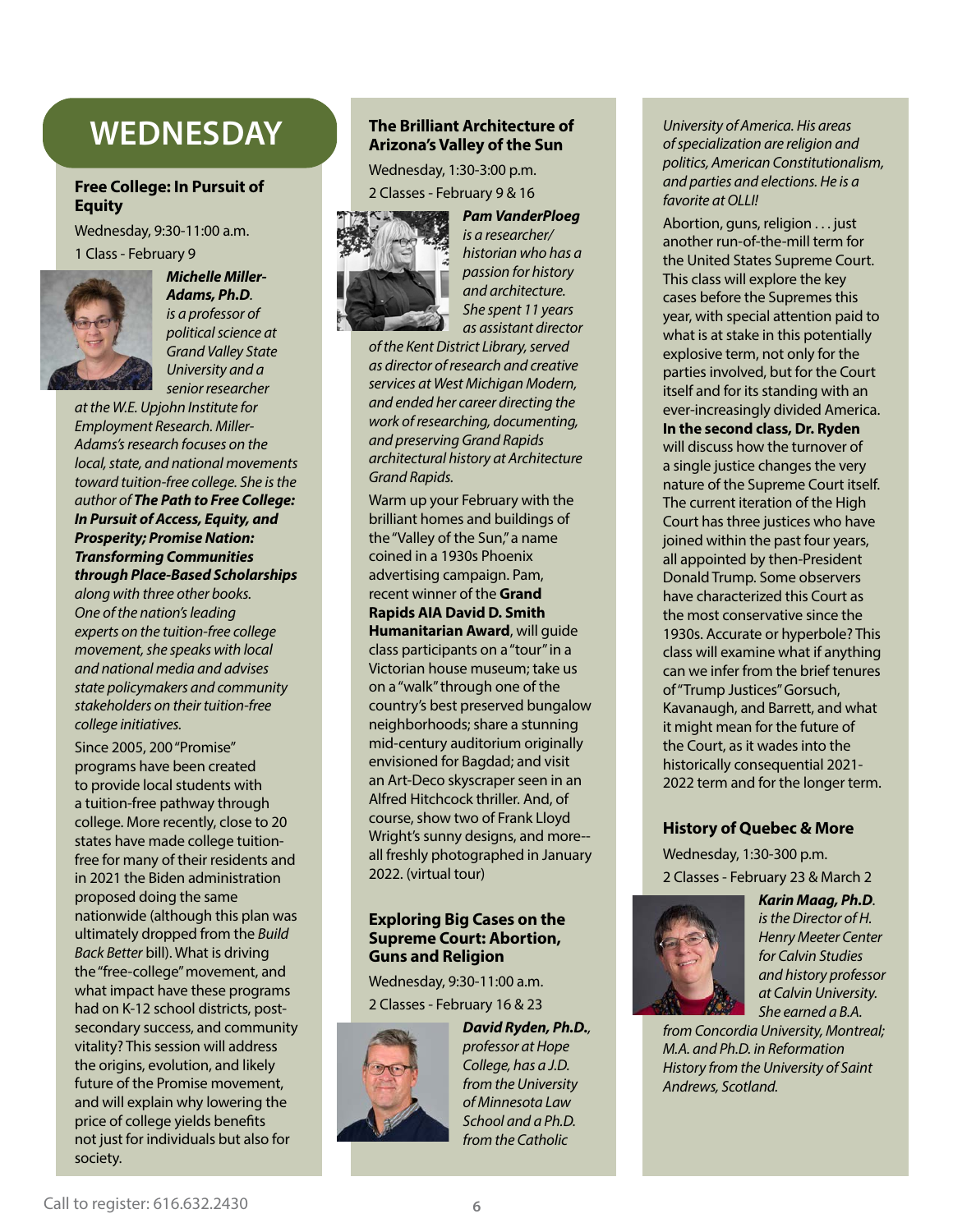### **COURSES CONT.**

Join OLLI instructor Karin Maag for a VIRTUAL trip to Montreal and Quebec City! Learn more about the history of French Canada, from the original foundation of New France in the 16th century to the development of the modern cities of Montreal and Quebec City today. Along the way we'll meet explorers, adventurers, strong-minded nuns and priests, First Nations communities, French and English military leaders, and ordinary citizens. This two-class session will introduce you to the cultures and communities that have shaped the history of French Canada.

#### **My Life as a Groupie**

Wednesday, 9:30-11:00 a.m. 1 Classe - March 2



*Dave Kampfschulte has been facilitating groups for personal growth for over 28 years as chronicled in his book, Amazing Circles. He has* 

*presented workshops to businesses, schools, churches, and many more organizations. He counseled students at East Grand Rapids High School for many years and developed a Youth Development program that was a model for other schools.*

Dave will present information that will provide opportunities for healing, self reflection, understanding, and trust. Dave's endless supply of stories and experience will help all take stock of their own lives after these tumultuous years: What has changed in your life? What have you done to make your life better - not worse? Dave's classes are informative to be sure, but he also manages to make the hour fun! Take the plunge with Dave and see what you might discover in Michigan.

#### **This Is Where I Stand**

Wednesday, 11:45-1:15 p.m. 3 Classes - March 2, 9 & 16



If you have been searching for stimulating conversation and the chance to reflect on your opinions and your beliefs –

this popular, long running class is for you! Participants will have the opportunity to have a discussion (facilitated by Dave Kampfschulte) about where they stand on current issues, ethical dilemmas, and the meanings of words and phrases. You will leave with a reinforced clarification of your belief system and a better understanding of other points of view. Attend all three sessions or sign up for one or two. **Maximum: 16**

#### **Time, Talent, Treasures in two parts…**

Wednesday, 9:30-11:00 a.m. 2 Classes - March 9 & 16



*Our OLLI favorite, Caroline Cook, has a love for everything Grand Rapids. She founded Grand Rapids Running Tours in 2014.* 

*Caroline tells fascinating tales and gives guided tours of Grand Rapids - highlighting the city's culture, history, and growth.*

This is the history of philanthropy in Grand Rapids. We are a success story of ordinary citizens and courageous leaders who *never* stop believing in our community and our future. From our earliest settlers in the nineteenth century until present time, our city has been blessed with a spirit of generosity in vision and action. Virtually, we will visit places and spaces which were gifted to us to enjoy. For better. For good. For all. Part one is **Then**, Part two is **Now**.

#### **Wine and Cheese 101!**

**The Early History of Cheese**

Wednesday, 1:30-3:00 p.m. Wednesday, 1:30-3:30 p.m. 2 Classes - March 16 & 23  $V$ edriesday, 1.50-5.00



*Steve Staggs Ph.D. Stephen Staggs, Ph.D., an independent historian who holds a graduate is an independent historian who holds a graduate certificate focuses on the interactions between Indigenous, African, and European in ethnohistory peoples in the Northeastern Woodlands. He currently serves as the head from Western cheese at Aperitive in the Grand Rapids Downtown Market. Michigan University. certificate in ethnohistory from Western Michigan University. His research* 

*His research focuses on the interactions between Indigenous, African, and European peoples in the Northeastern Woodlands. He currently serves as the head cheesemonger at Aperitivo in the* will always be a selection of the carrently selves as the neural every cheese. And the cheese is a selection of cheese. And behind every cheese. And a selection of the cheese is a selecti *Grand Rapids Downtown Market.* fascinating tale of how it came to be. Dr. Staggs will explore the early history and origins of cheese In this course Dr. Staggs will host two virtual aperitivo hours (classes) to explore the early and will feature cheeses such class will also include a tasting of the tasting of the tasting of the tasting o

different as Feta, Pecorino Toscano, and will feature and will feature and will feature **Cheese such as Feta, Pecorino Toscano, Pecorino Toscano, Pecorino Toscano, Pecorino Toscano, Pecorino Toscano** diversification of cheesemaking during the early medieval period, including  $\alpha$ during the early medieval period, the three cheeses (with a three bottles of wine three bottles of wine three bottles of wine that Dr. Staggs wi washed-rind cheeses such as washed-rind cheeses such as<br>Gruyère, Crottin, Brie, and Époisses. In addition, he will discuss the best wines to go with the cheeses! If you register for this class, you will be given a list of the cheeses and wine he features so that you can purchase before the class from the Downtown Market, then taste the variety of cheeses and delicious wine during the talk!

#### **Polar Bears and Penguins…Again!**

Wednesday, 9:30-11:00 a.m. 2 Classes - March 23 & 30



*Becky Knack received a B.A. from Southwestern University in English literature and her M.A. in Linguistics from the University* 

*of Michigan. She taught for 21 years at East Grand Rapids High School.*

Join Becky as she tells her story of traveling to Antarctica and the Arctic. Becky will share over two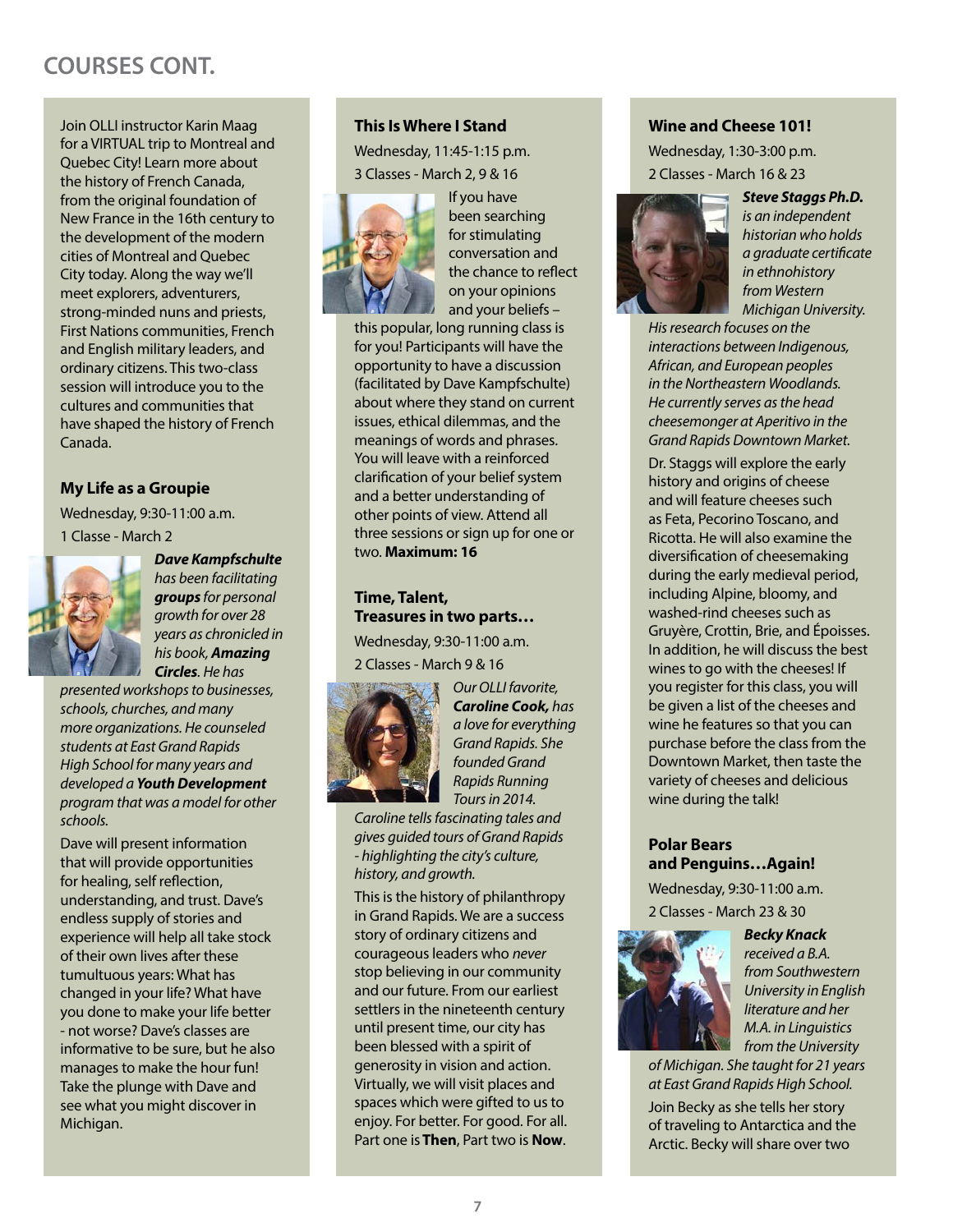weeks, the wonders of these two polar opposite environments. This talk will include the fascinating landscapes, birds, penguins, polar bears and more - and of course include pictures. If you missed this class last February, you will have the opportunity to join her now; and, even join again!

## **THURSDAY**

#### **Lighthouses of the Great Lakes**

Thursday, 9:30-11:00 a.m. 2 Classes - February 10 & 17



*Ric Mixter has been president of the Great Lakes Lighthouse Keepers Association, a board member and education coordinator for* 

*Spectacle Reef Lighthouse Society, a board member at Whitefish Point lighthouse and frequent contributor to Public Broadcasting for his adventures diving shipwrecks. He was awarded for two decades of maritime stories by the Association for Great Lakes Maritime History in 2008 and is currently one of the most requested lecturers on the lakes.*

The Great Lakes are known for killer storms and dangerous reefs, but lighthouses helped to make travel on our inland seas safer. Historian Ric Mixter shares a look at many of the most famous beacons, including a look at shipwrecks that are attached to each area. From revolutionary designs to extraordinary conditions for construction, some of the remote lighthouses don't get the recognition they deserve. Ric shares rare footage and interviews with lighthouse keepers, including a man who survived an explosion on the nation's most isolated lighthouse.

#### **The Business Model of Fear**

Thursday, 9:30-11:00 a.m. 1 Class - February 24



*Victoria Vuletich, J.D. is a Distinguished Emeritus Professor at Western Michigan University Cooley Law School where* 

*she served as dean for two years. Currently, she is a public speaker, corporate educator, consultant and coach focusing on ethical wellness and wisdom. Her company, Ethics Squared, helps organizations and individuals grow their ethical wellness and wisdom to better navigate today's complex world. Todd Fettig is an attorney, former journalist, and current executive director of National Freedom of Information Coalition (NFOIC).*

**February 24 - Todd Fettig** and **Victoria Vuletich** team up to illustrate how the business models of several industries active in our public square and marketplace rely on fear, divisiveness and outrage to generate profit. Class participants will acquire an understanding of the dynamics operating in the marketplace and public square and practical tools for navigating the fear generating marketplaces.

#### **Healing, Hope, and Happiness**

Thursday, 1:30-3:00 p.m. 1 Class - February 24



*Kathy Ryan is executive director of the Equest Center for Therapeutic Riding, Inc*. *She oversees the Center which is a place that improves* 

*quality of life through equine-based therapy to physically, mentally and socially/emotionally challenged individuals. The unique program integrates academic, social and physical skills, using the horse as a catalyst.*

The therapy horse is truly the provider, the caregiver, the friend, the confidant, the magic, the joy, the love. Horses do not laugh when told secrets. They do not shun those who are a little different. With their therapy horse, participants experience true nonjudgmental love and friendship. For many riders this experience is the most wonderful experience of their challenged lives. Join Kathy as she gives the history and story of this amazing therapeutic center. She will also talk about the rewarding opportunities to volunteer!

#### **The Dictator's Playbook**

Thursday, 9:30-11:00 a.m. 4 Classes - March 3, 10, 17, 24



*Dan Miller, Ph.D., retired Calvin University history professor, majored in history at Westmont College and did so again in graduate* 

*school at the University of North Carolina in Chapel Hill where he received his doctorate.*

This course is based on a PBS film series that compares the careers of several twentieth century tyrants to see how they gained and kept- -or lost--power. What lessons can we draw from these cautionary tales? The four sessions will examine Francisco Franco (Spain), Kim Il Sung (North Korea), Idi Amin (Uganda), and Saddam Hussein (Iraq). Each 90 minute session will begin with a brief introduction to the specific dictator's historical context followed by a film of approximately 55 minutes and twenty minutes of group discussion.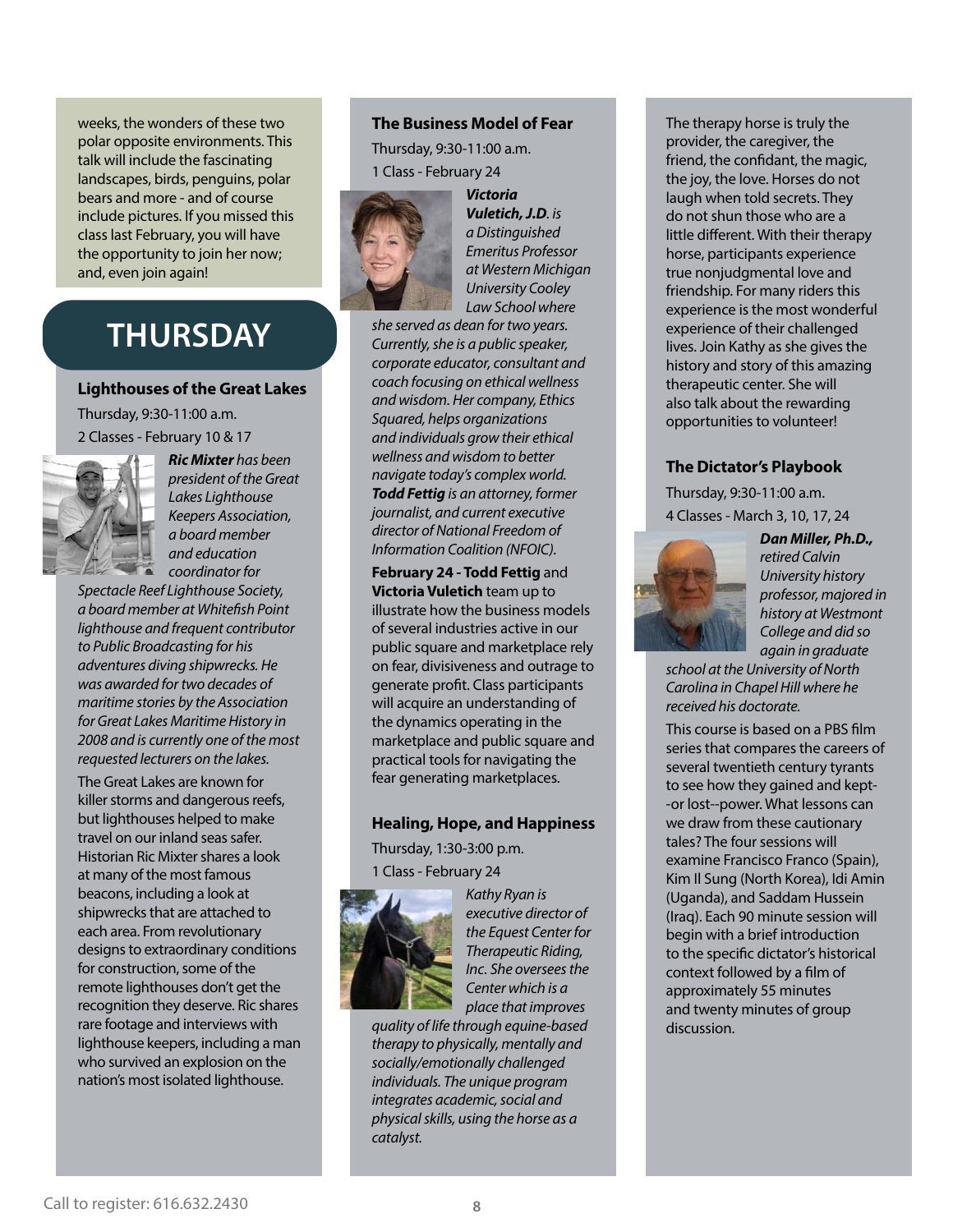### **COURSES CONT.**

#### **Welcome to the FBI: Stories from a Retired Agent**

Thursday, 9:30-11:00 a.m. 1 Class - March 31



*Mike Heffron retired from the FBI in 2011 after 27 years of investigative work and coordinator experience. He then worked as a Bureau* 

*Group investigator with other retired agents.* 

The Federal Bureau of Investigation (FBI) is the domestic intelligence and security service of the United States and it is the principal federal law enforcement agency. The core mission of FBI agents is **to protect the political and security interests of the United States**. FBI agents collect intelligence about threats to national security and actively investigate crimes. Mike Heffron will give you an inside look at this secret agency as well as answer questions about pay, family life, how to become an agent, dangers, and much more.

### **FRIDAY**

#### **The Two Harriets & A Valley Forge Winter**

Friday, 9:30-11:00 a.m. 2 Classes - February 11 & 25



*Richard Bell, Ph.D. is a professor of history at the University of Maryland. He has won more than a dozen teaching awards, including the* 

*Regents Faculty Award for Excellence in Teaching. He serves as a trustee of the Maryland Historical Society and as a fellow of the Royal HIstorical Society. He is the author of the award winning book, Stolen.*

**February 11 - "So you're the little** lady who started this great war!" said President Abraham Lincoln in the fall of 1862 when he finally met Harriet Beecher Stowe, the author of the blockbuster antislavery novel *Uncle Tom's Cabin*. But Lincoln might just have been talking to and about Harriet Tubman, the most famous conductor on America's underground Railroad. Both women's extraordinary activism advanced the fight against slavery and edged this country closer to Civil War.

**February 25** - The hard winter of 1777, when the Continental Army was camped at Valley Forge, Pennsylvania, was a turning point in the Revolution, the moment when new drills and regulations turned a ragtag collection of ill-supplied amateurs into a professional fighting force capable of winning a war. This program tells this important story from the perspective of Baron Friedrich von Steuben, the Prussian immigrant whom Washington tasked with achieving that critical transformation.

#### **It's Time to Lighten Up**

Friday, 9:30-11:00 a.m. 1 Class - February 18



*Tim Cusack is a speaker, trainer and corporate entertainer. His passion is speaking to the human side of the workplace* 

*and life. Tim tours nationally presenting his keynotes and training for corporations, associations, and health care organizations, inspiring people to appreciate life, work, and relationships.*

It's time to lighten up! The funny is found in the truth...what we may think is such a big deal in our horrible life is really a gold mine for laughter. We will dig into our messy lives and bring out some fun!

#### **OLLI's 8th Annual Oscar Party**

Friday, 9:30-11:00 a.m. 2 Classes - March 18 & 25 (After Party will be April 1)



*Ian MacNeil is a 2014 graduate of Aquinas College and a member of the Aquinas Alumni Association Leadership Council.* 

*He works as an instructional designer for a machinery training program, but his passion for film and politics has translated to a nearly eight-year partnership with OLLI as the host of the Annual Oscar Party!*

Roll out the red carpet, remain six feet apart, grab some popcorn, virtually cast your ballots, and join the discussion of this year's Academy Award nominees as **Ian MacNeil** returns to host OLLI's 8th Annual Oscar Party. Ian predicts who *will* win, who *should* win, and who should have been nominated as the newest films from Guillermo del Toro (*Nightmare Alley*), Kenneth Branagh (*Belfast*), Paul Thomas Anderson (*Licorice Pizza*), and Denis Villeneuve (*Dune*), compete alongside a 1993 rematch between Steven Spielberg (*West Side Story*) and Jane Campion (*The Power of the Dog*) in a race for the film industry's most coveted accolades.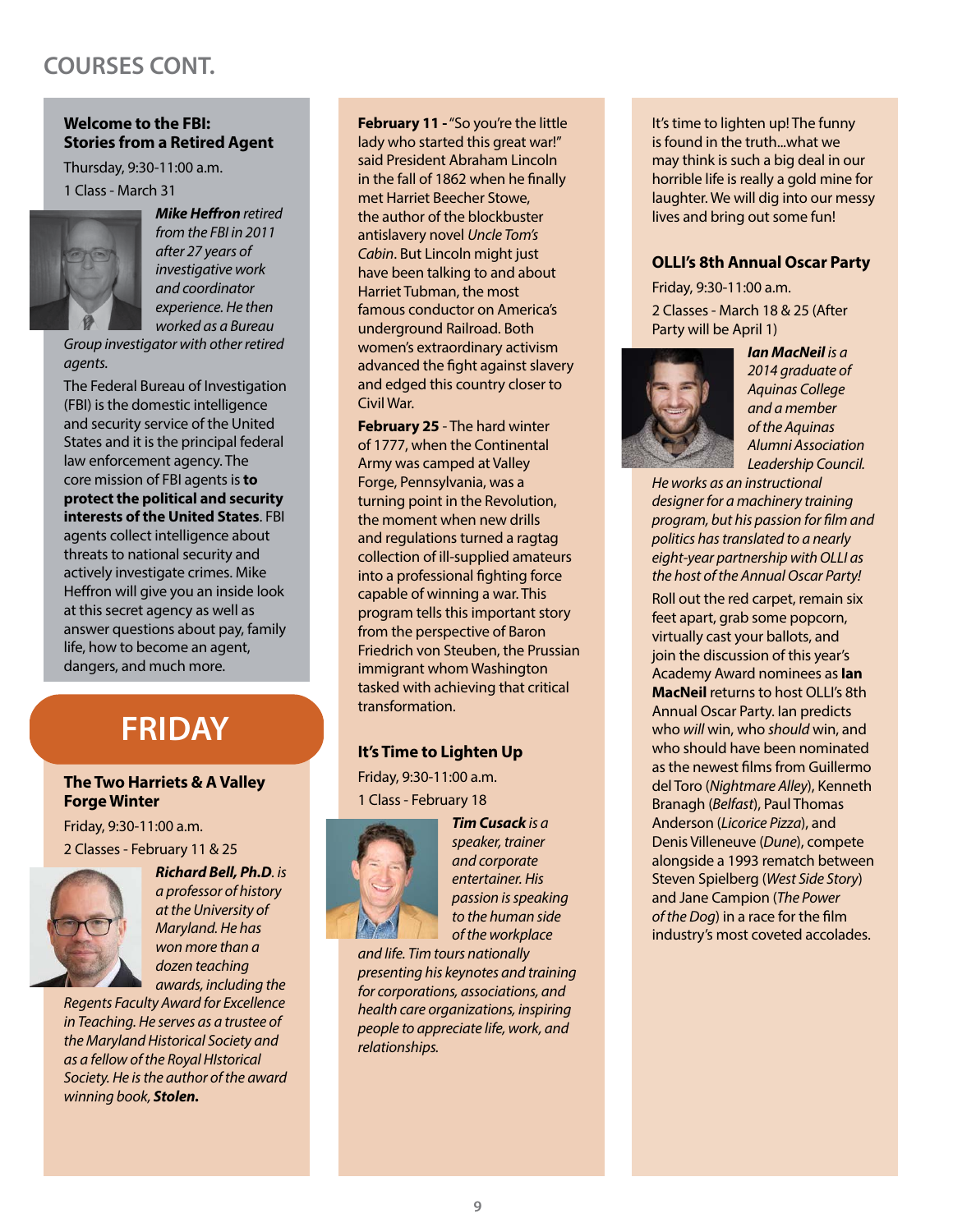| r       |
|---------|
| t       |
|         |
| C       |
|         |
| г       |
|         |
|         |
|         |
| r.      |
| C<br>r. |
|         |
|         |

| $\frac{8}{1}$                                                                                                                                                           |                                                                                                                                                                                                                                            |                                                                                                                                            |
|-------------------------------------------------------------------------------------------------------------------------------------------------------------------------|--------------------------------------------------------------------------------------------------------------------------------------------------------------------------------------------------------------------------------------------|--------------------------------------------------------------------------------------------------------------------------------------------|
| Resilient Spirits<br>The Two Harriets<br>Tim Cusack-<br>9:30<br>9:30                                                                                                    | <b>A Valley Forge Winter</b><br>Dr. Richard Bell-<br>9:30                                                                                                                                                                                  |                                                                                                                                            |
| F<br>of the Great Lakes<br>of the Great Lakes<br>Lighthouses<br>Lighthouses<br>Ric Mixter-<br>9:30                                                                      | $\mathbf{24}$<br><b>Healing, Hope &amp; Happiness</b><br>The Business Model of Fear<br>Therapeutic Riding 1:30<br>Victoria Vuletich JD -<br>Equest Center for<br>Kathy Ryan-<br>9:30                                                       |                                                                                                                                            |
| $\frac{6}{1}$<br>Supreme Court Big Cases<br><b>Architecture of Arizona</b><br><b>Adams Free College</b><br>Pam VanderPloeg-<br>Dr. David Ryden-<br>9:30<br>1:30<br>9:30 | 23<br>History of Quebec & More<br>Supreme Court Big Cases<br><b>Architecture of Arizona</b><br>Dr. David Ryden-<br>Dr. Karin Maag-<br>9:30<br>1:30<br>1:30                                                                                 |                                                                                                                                            |
| L <sub>0</sub><br><b>Congressional Elections</b><br><b>Understanding Sikhism</b><br>Hebreard & Kamp-<br>Value of Podcasts<br>Dr. Don Zinman-<br>Midterm<br>9:30<br>1:30 | $\ddot{30}$<br>R<br><b>Climate Crisis &amp; Solutions 1</b><br><b>Congressional Elections</b><br><b>Health Concerns of the</b><br>Dr Lisa Del Buono-<br>Hebreard & Kamp<br>Value of Podcasts<br>Dr. Don Zinman-<br>Midterm<br>1:30<br>9:30 |                                                                                                                                            |
| 14<br><b>Mathematics Research</b><br>Dr. Michael McDaniel -<br>Their Hearts & Minds<br><b>They Changed</b><br>9:30<br>9:30                                              | $\overline{21}$<br>Dr. Michael McDaniel -<br><b>Mathematics Research</b><br>Automobile Industry<br>1:30<br>9:30                                                                                                                            | <b>82</b><br>Dr.Fred Johnson Series-<br>Their Hearts & Minds<br>Automobile Industry<br>Dr. Matthew Daley -<br>They Changed<br>9:30<br>1:30 |
|                                                                                                                                                                         |                                                                                                                                                                                                                                            | 9:30<br>Pam VanderPloeg-<br>9:30<br>Dr. Matthew Daley -                                                                                    |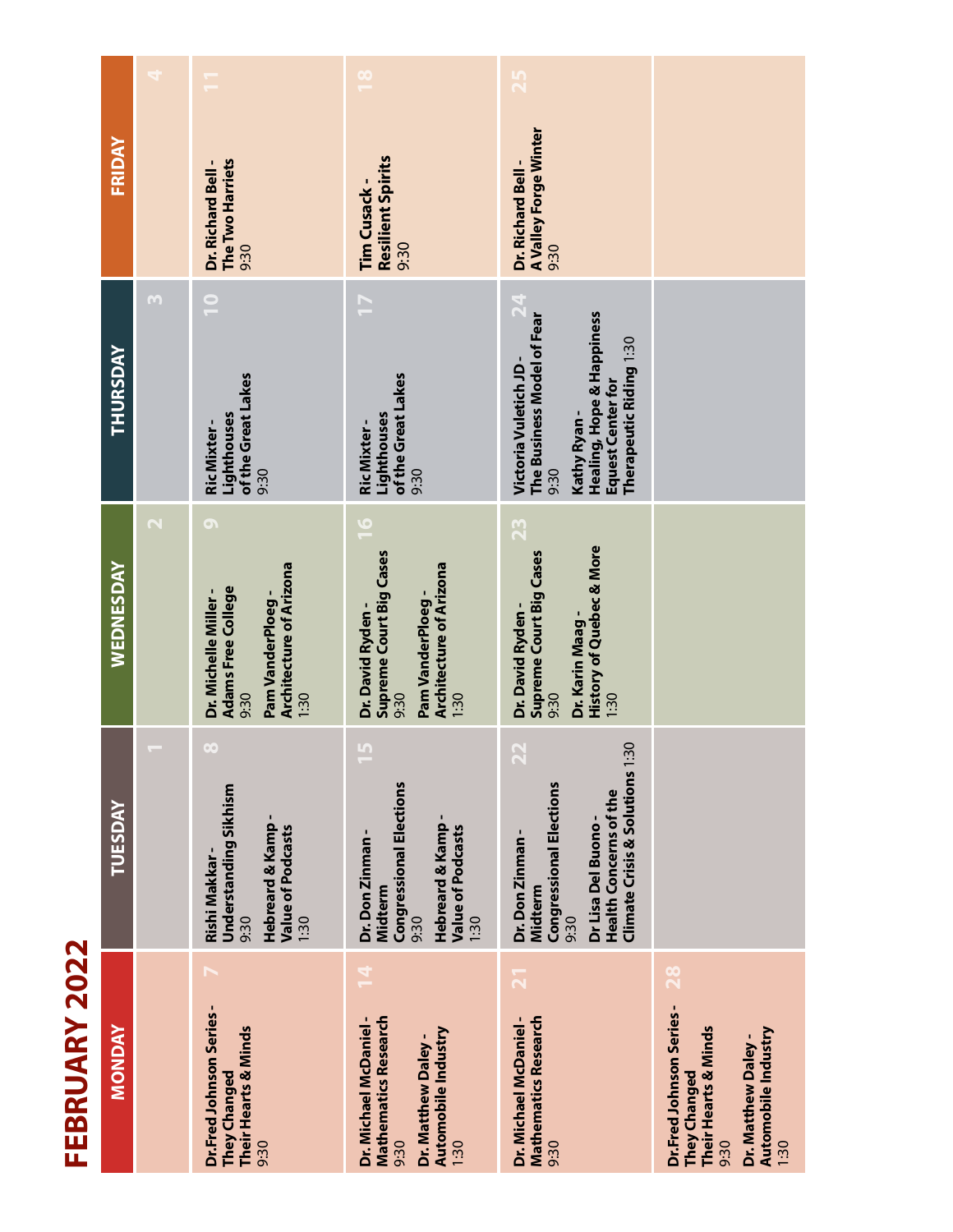| I |  |
|---|--|
| r |  |
|   |  |
| ľ |  |
|   |  |
|   |  |
|   |  |
|   |  |
|   |  |

| FRIDAY         |                                                                                                                                             |                                                                                                                                     | OLLI's 8th Annual<br>lan MacNeil-<br>Oscar Party                                                                                                                        | OLLI's 8th Annual<br>lan MacNeil-<br>Oscar Party                                                                                                   |                                                                                                                                                  |
|----------------|---------------------------------------------------------------------------------------------------------------------------------------------|-------------------------------------------------------------------------------------------------------------------------------------|-------------------------------------------------------------------------------------------------------------------------------------------------------------------------|----------------------------------------------------------------------------------------------------------------------------------------------------|--------------------------------------------------------------------------------------------------------------------------------------------------|
| THURSDAY       | M<br>Dr. Dan Miller -<br>The Dictator's<br>Playbook #1<br>9:30                                                                              | $\overline{\phantom{0}}$<br>Dr. Dan Miller-<br>The Dictator's<br>Playbook #2<br>9:30                                                | 9:30<br>F<br>Dr. Dan Miller-<br>The Dictator's<br>Playbook #3<br>9:30                                                                                                   | 9:30<br>$\mathbf{z}$<br>Dr. Dan Miller -<br>The Dictator's<br>Playbook #4<br>9:30                                                                  | $\overline{3}$<br><b>Stories from a Retired Agent</b><br>Welcome to the FBI<br>Mike Heffron-<br>9:30                                             |
| WEDNESDAY      | $\mathbf{\Omega}$<br><b>History of Quebec &amp; More</b><br>My Life as a "Groupie"<br>Dave Kampfschulte-<br>Dr. Karin Maag-<br>9:30<br>1:30 | $\bullet$<br><b>Time Talent &amp; Treasures</b><br>Caroline Cook -<br>9:30                                                          | $\overline{\mathbf{0}}$<br><b>Time Talent &amp; Treasures</b><br>Wine & Cheese 101<br>Dr. Steve Staggs -<br>Caroline Cook -<br>9:30<br>1:30                             | 23<br><b>Polar Bears &amp; Penguins</b><br>Wine & Cheese 101<br>Dr. Steve Staggs -<br>Becky Knack-<br>1:30<br>9:30                                 | ႙<br><b>Polar Bears &amp; Penguins</b><br>Becky Knack -<br>9:30                                                                                  |
| <b>TUESDAY</b> | <b>Climate Crisis &amp; Solutions</b><br>Health Concerns of the<br>Dr Lisa Del Buono-<br>1:30                                               | Dr. Robert Schoone-Jongen<br>What's New at the Zoo?<br>US Industrialization<br>Dr. Ryan Colburn-<br>$(1850 - 1930)$<br>9:30<br>1:30 | $\mathbf{r}$<br>Dr. Robert Schoone-Jonger<br>Seeing the Sky in 3D<br>US Industrialization<br>$(1850 - 1930)$<br>Tom Good-<br>1:30<br>9:30                               | o,<br>Dr. Robert Schoone-Jonger.<br>US Industrialization<br>A Missing Century<br>Dr. Scott Stabler-<br>$(1850 - 1930)$<br>1:30<br>9:30             | Dr. Robert Schoone-Jonger.<br>US Industrialization<br><b>A Missing Century</b><br>Dr. Scott Stabler-<br>$(1850 - 1930)$<br>9:30<br>1:30          |
| <b>MONDAY</b>  |                                                                                                                                             | Dr.Fred Johnson Series-<br>Their Hearts & Minds<br><b>They Changed</b><br>9:30                                                      | $\overline{\mathbf{r}}$<br>Dr.Fred Johnson Series-<br><b>Canadian Lighthouses</b><br>Their Hearts & Minds<br>Dr. Matthew Daley -<br><b>They Changed</b><br>1:30<br>9:30 | $\overline{2}$<br>Dr.Fred Johnson Series-<br>Their Hearts & Minds<br>Linda Nemec Foster-<br><b>The Blue Divide</b><br>They Changed<br>9:30<br>1:30 | <b>28</b><br>Dr.Fred Johnson Series-<br>Their Hearts & Minds<br>Dr. Matthew Daley -<br><b>They Changed</b><br><b>Isle Royale</b><br>9:30<br>1:30 |